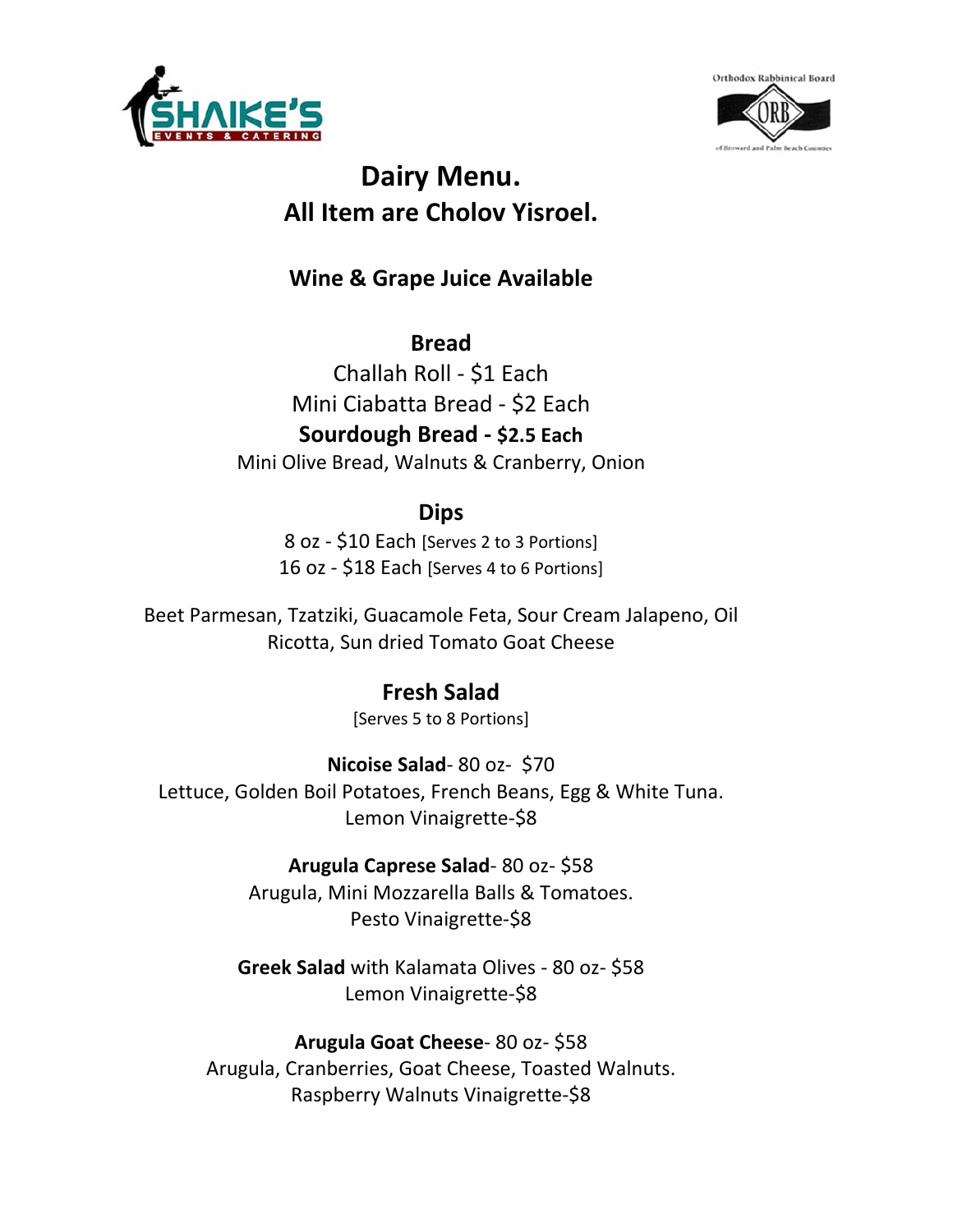



**Caesar Salad** w/ Shaved Parmesan & Croutons ‐ 80 oz‐ \$58 Creamy Caesar Dressing‐\$8

**Shaike's House Salad**‐ 80 oz‐ \$58 Mescaline mix, Blue Cheese, Daikon Radish, Roasted Candied Beet. Ranch Dressing‐\$10

> **Caprese Salad**‐ Mozzarella, Tomato & Basil ‐ \$60 serves 10 to 15 Portions [platter size 11.5" x 9.5"]

> **Caprese Salad**‐ Mozzarella, Tomato & Basil‐ \$120 Serves 15 to 30 Portions [platter size 15.5" x 11"]

#### **Pasta**

**1/4 Pan** \$ 40 Each [Serves 2 to 4 Portions] Half Pan \$80 Each [Serves 6 to 10 Portions] **Full Pan \$** 150Each [Serves 10 to 15 Portions]

Baked Ziti, Eggplant Parmesan, Cheese Ravioli w/ Alfredo Sauce, Gnocchi w/ Pistachio Pesto Sauce, Portobello Ravioli w/ a la Vodka Sauce, Mac & Cheese, Penne Pasta w/ Marinara Sauce, Penne Pasta Plain.

#### **Blintzes**

**10** Pieces for \$ 30, **20** Pieces for \$60 or **40** for \$120 Pieces

Cheese Blintz, Blueberry Blintz

**Blintzes Sauce** – 8 oz Container ‐ \$ 8 each Blueberry Sauce, Strawberry Sauce or Sour Cream.

#### **Bourekas**

Half Dozen \$18, One Dozen \$36, Two Dozen \$72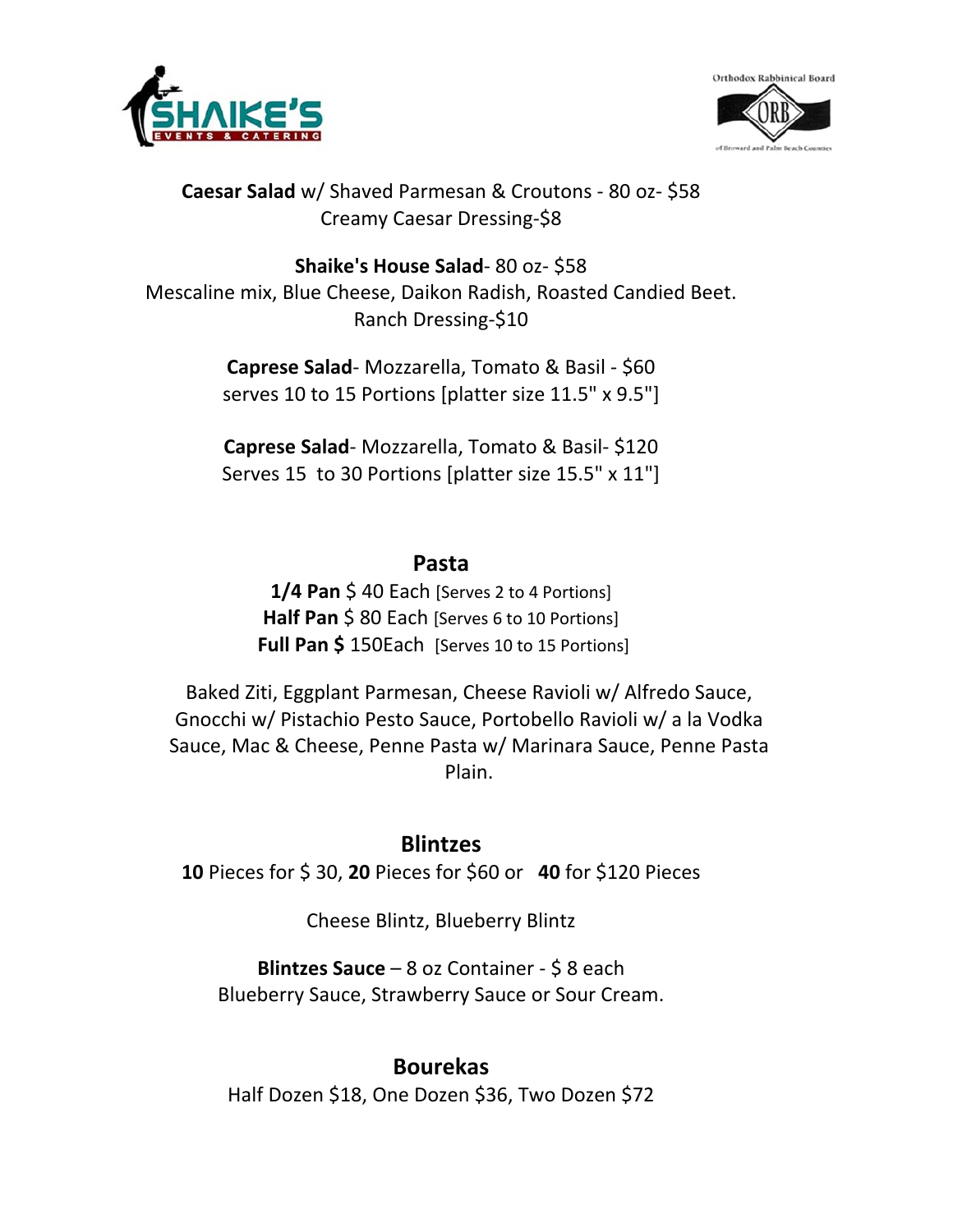



Cheese Bourekas, Potato Bourekas, Spinach Bourekas

## **Mini Frittatas**

One Dozen \$30

Goat Cheese Truffle, Portobello Blue Cheese, Sun Dried w/ Parmesan, Arugula & Feta, Cranberry & Sweet Noodle

> **Cauliflower Pops** One Dozen \$30

Mango Chutney ‐8 oz Pops Sauce ‐ \$8

#### **Fish**

**Mini Salmon Cake** ‐ One Dozen ‐ \$36 Spicy Mayo‐ 8oz for \$8

**Mini Crab Cake** ‐ One Dozen ‐ \$36 Shaike's Mustard Sauce ‐ 8oz for \$8

**Tuna Tartar** on a mango Salsa w/ wonton Chips ‐ One Dozen 1 oz cup serves 12 ‐ \$54

**Ceviche** w/ Edamame ‐ One Dozen 1 oz cup serves 12 ‐ \$48

**Sliced Nova** w/ capers & lemon – Small Platter‐ 2lbs ‐ \$120

Fish Fingers -1/4 Pan \$40 [Serves 2 to 4 Portions] - Half Pan \$80 [Serves 6 to 10 Portions]

**Salmon** w/ Cappers, Lemon Zest & White Wine ‐ 1/4 Pan \$45 [Serves 2 to 4 Portions]‐ Half Pan \$ 90[Serves 6 to 10 Portions]

Crusted Zaatar **Red Snapper** ‐1/4 Pan \$65 [Serves 2 to 4 Portions]‐ Half Pan \$130[Serves 6 to 10 Portions]